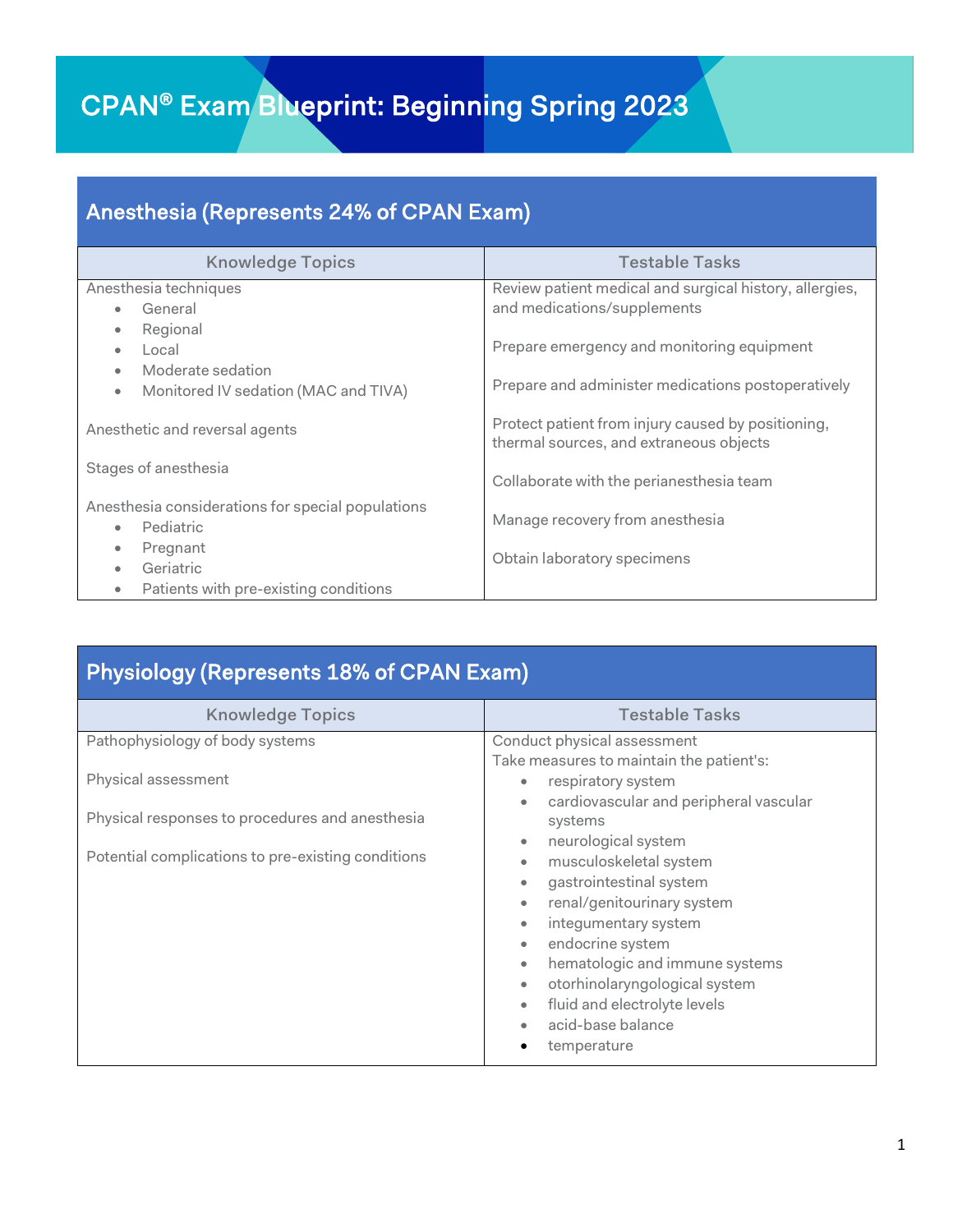|  | Perianesthesia Monitoring and Intervention (Represents 35% of CPAN Exam) |
|--|--------------------------------------------------------------------------|
|  |                                                                          |

| <b>Knowledge Topics</b>                                                                                                  | <b>Testable Tasks</b>                                                                                              |
|--------------------------------------------------------------------------------------------------------------------------|--------------------------------------------------------------------------------------------------------------------|
| Normal and abnormal diagnostic results                                                                                   | Evaluate and manage patient pain and comfort                                                                       |
| Vital signs and hemodynamic monitoring                                                                                   | Evaluate patient sedation level                                                                                    |
| Complications with emergence                                                                                             | Recognize and report abnormal findings                                                                             |
| Abnormal physiological conditions                                                                                        | Monitor patient response to:<br>procedures                                                                         |
| Positioning                                                                                                              | anesthesia and anesthesia-related<br>medications                                                                   |
| Injury prevention                                                                                                        | postoperative medications<br>$\bullet$                                                                             |
| Thermoregulation                                                                                                         | Maintain the integrity of the patient's wound and tissue                                                           |
| Airway Management                                                                                                        | Intervene to prevent and address complications<br>related to pre-existing conditions                               |
| Fluid and electrolyte management                                                                                         |                                                                                                                    |
| Infection prevention and control                                                                                         | Assess, monitor, and maintain patient airway and<br>respiratory status                                             |
| Acute and chronic pain management                                                                                        | Monitor and maintain lines and drains                                                                              |
| Alternative and non-pharmacological treatment<br>modalities (e.g., cold therapy, aromatherapy, relaxation<br>techniques) | Administer blood products and fluid resuscitation<br>Protect the patient from:<br>adverse environmental influences |
| Pharmacology, pharmacodynamics, and<br>pharmacokinetics                                                                  | exposure to infectious diseases<br>$\bullet$<br>harm due to immobility and positioning<br>$\bullet$                |
| Interactions and incompatibility with medications or<br>supplements                                                      | Recognize and respond to perianesthesia-specific<br>emergencies                                                    |
| Post-operative nausea and vomiting (PONV)                                                                                |                                                                                                                    |
| Perianesthesia-specific emergencies                                                                                      |                                                                                                                    |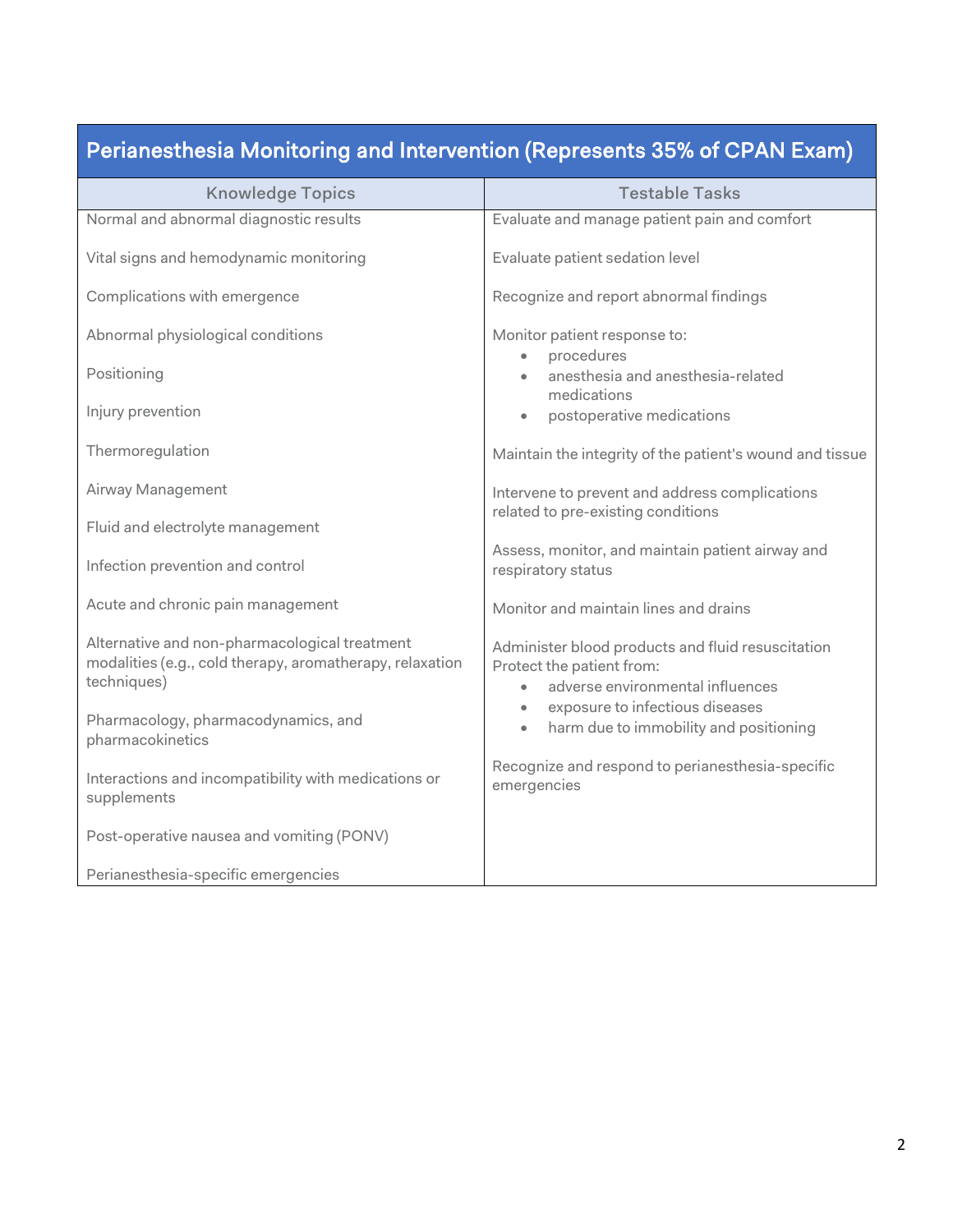| Perianesthesia Care Considerations (Represents 14% of CPAN Exam)                                                                                                                                                                                                                                                                                                                                                                                                                                           |                                                                                                                                                                                                                                                                                                                                                                                                                                                                                                                                        |  |  |
|------------------------------------------------------------------------------------------------------------------------------------------------------------------------------------------------------------------------------------------------------------------------------------------------------------------------------------------------------------------------------------------------------------------------------------------------------------------------------------------------------------|----------------------------------------------------------------------------------------------------------------------------------------------------------------------------------------------------------------------------------------------------------------------------------------------------------------------------------------------------------------------------------------------------------------------------------------------------------------------------------------------------------------------------------------|--|--|
| <b>Knowledge Topics</b>                                                                                                                                                                                                                                                                                                                                                                                                                                                                                    | <b>Testable Tasks</b>                                                                                                                                                                                                                                                                                                                                                                                                                                                                                                                  |  |  |
| Continuum and Transfer of Care<br>Post-anesthesia Phase I<br>Post-anesthesia Phase II<br>$\bullet$                                                                                                                                                                                                                                                                                                                                                                                                         | Provide handoff communication across the continuum<br>of care<br>Prepare patient for safe transport across the                                                                                                                                                                                                                                                                                                                                                                                                                         |  |  |
| Individualized patient care<br>Environmental factors (e.g., noise, temperature,<br>air flow, latex)<br>Psychosocial factors (e.g., coping styles,<br>$\bullet$<br>developmental stage, religion/spirituality,<br>culture)<br>Behavioral health factors (e.g., alcohol, tobacco,<br>$\bullet$<br>substance use, obesity)<br>Mental health factors (e.g., anxiety, depression,<br>$\bullet$<br>bipolar, PTSD, autism spectrum)<br>Patient and family planning and education<br>Day of procedure<br>$\bullet$ | continuum of care<br>Collaborate with patient, caregivers, and healthcare<br>providers to develop and implement multidisciplinary<br>perianesthesia plan of care<br>Protect the patient from harm through the use of<br>protective safety devices and equipment<br>Evaluate the effectiveness of patient and caregiver<br>education<br>Provide individualized patient and caregiver education<br>and communication (e.g., based on developmental                                                                                       |  |  |
| Discharge instructions<br>$\bullet$<br>Communication principles and techniques                                                                                                                                                                                                                                                                                                                                                                                                                             | stage, ability to learn, readiness to learn, barriers to<br>learning)<br>Provide psychosocial support to patient and caregiver<br>(e.g., coping, spiritual and emotional support, and<br>facilitating visitation)<br>Facilitate patient access to appropriate resources and<br>referrals (e.g., medical equipment, pharmaceutical<br>care, spiritual services, nutritional education,<br>physical/occupational therapy, case<br>management/social services, and language services)<br>Provide verbal and written patient and caregiver |  |  |
|                                                                                                                                                                                                                                                                                                                                                                                                                                                                                                            | discharge education related to:<br>medications and pain management<br>wound and drain care<br>recovery specific to existing medical<br>conditions and healing processes<br>signs and symptoms of complications and<br>emergencies<br>infection prevention<br>$\bullet$<br>caregiver and transportation availability                                                                                                                                                                                                                    |  |  |